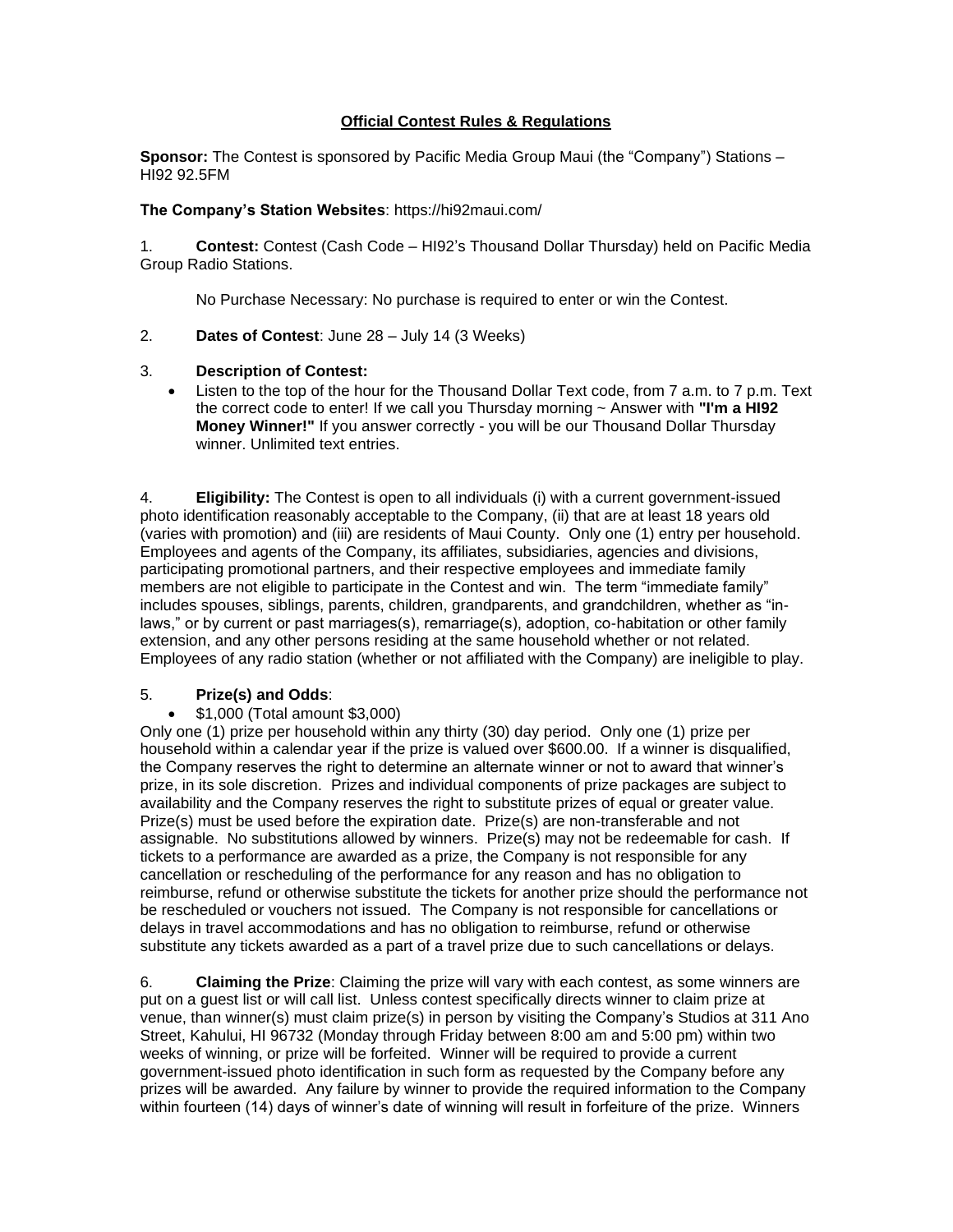are solely responsible for reporting and payment of any taxes on prizes. Should the prize(s) be valued at \$600.00 or more, winner will be required to provide a valid Social Security Number and will receive a 1099 IRS Tax Form that must be completed and returned for the value of the prize. All federal, state and local taxes and incidental fees are the sole responsibility of the prize winner.

7. **Publicity**: Use of Personal Information. Acceptance of prize(s) offered constitutes permission to grant the Company and its affiliates the right to print, publish, broadcast and use, worldwide in any media now known or hereafter developed, including but not limited to the World Wide Web, at any time or times, the winner's name, biographical information, voice and/or picture, and/or likeness for purposes of advertising and promotion without further compensation as permitted by law. By participating in the Contest, where allowed by law, participants agree that the Company may disclose personal information obtained from participants in the Contest to third parties and use such information for marketing and other purposes.

8. **Limitations of Liability/Release**: Winner(s) and all participants of Contest agrees to release and hold the Company, its employees and agents, the Contest's sponsors and their respective employees and agents, harmless from any and all losses, damages, penalties, rights, claims, suits, costs, actions and expenses of any kind resulting from acceptance, possession or use of any prize, participation in Contest, including without limitation, personal injuries, death and property damage.

Prize winner knowingly, on their own accord, has participated in a promotion put on by Pacific Radio Group, Inc DBA Pacific Media Group. Participant and or prize winner waives any liability towards Pacific Radio Group, Inc. DBA Pacific Media Group for any infectious disease caught or transmitted while participating in a promotion or after having won a prize through such promotion.

The Company is not responsible for failed, partial, or garbled telephone transmissions, or for technical failures of any kind, including but not limited to electronic malfunction or damage of any network, hardware, or software. If for any reason the Contest is not capable of running as planned, including due to tampering, unauthorized intervention, fraud, technical failures, or other causes beyond the Company's control that corrupt or affect the administration, security, fairness, integrity or proper conduct of the Contest, the Company reserves the right, in its sole discretion, to cancel, terminate, modify or suspend the Contest and/or disqualify any individual who tampers with the process. The Station assumes no responsibility for any error, omission, interruption, deletion, defect, delay in operation or transmission, communications line failure, theft or destruction or unauthorized access to, or alteration of, entries; or any problems or technical malfunctions of any telephone network or lines.

9. **Reservation of Rights**: The Company reserves the right, at its sole discretion, to disqualify any individual it finds, to be tampering with the entry process or the operation of the Contest, to be in violation of the Rules, to be acting in a non-sportsmanlike or disruptive manner, or with intent to annoy, abuse, threaten or harass any other person. The Company will prosecute any fraudulent activities to the full extent of the law.

By Participating in this Contest, the contestants agree to be bound by these Official Rules and the decisions of the Company, the Contest supervisors and any judges selected by the Company, which shall be final in all respects. The Company reserves the right to change these Rules at any time that it determines necessary in its sole discretion and will not be responsible for any typographical or other inadvertent errors in these Official Rules or in other announcements or materials relating to the Contest.

Special contests will have specific rules, which will be available in the same manner.

A written copy of these contest rules and winner lists (lists only available for up to one year after end of contest) are available during normal business hours at our main office, on our station